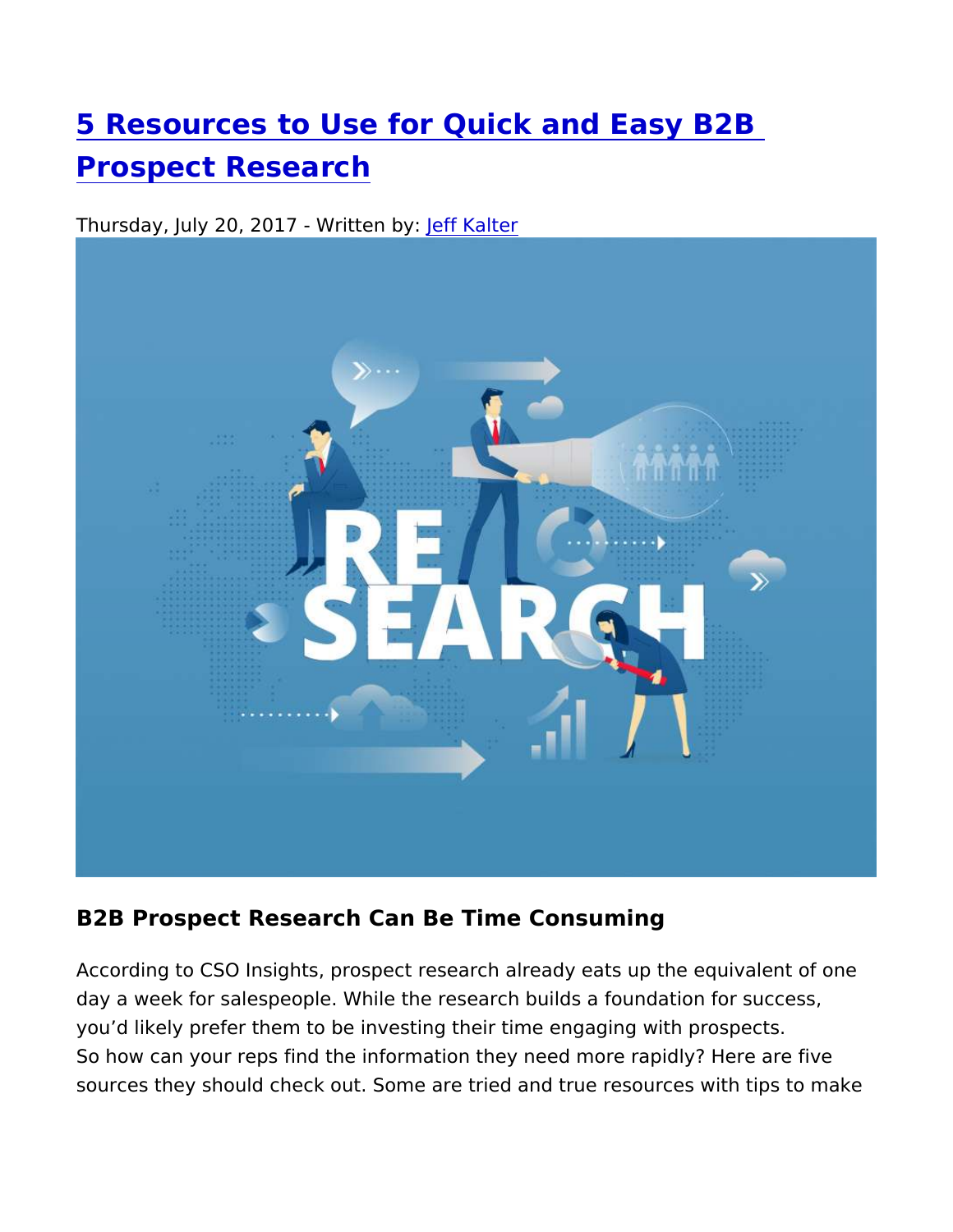them more useful. Others are new tools about which you may not have heard.

### 1. **Look in the Right Places on Company Websites**

What should you look for on a company's website? Obviously, you want to gain insights on what the company offers and their market. Often, however, the changes that are occurring within an organization provide your opening to talk with their associates and find out how you can help them.

Look at their press releases and, if they have them, annual reports. You may learn about strategies and new initiatives, such as partnerships and product introductions, for which you can provide support.

#### 2. **Use Advanced Techniques for Google Searches**

Today, turning to Google for information is almost as natural as breathing. But are your reps using Google in the most efficient way? There are advanced search techniques that provide shortcuts to the information you need.

For example, you can go to news.google.com, and type in the name of the company you're researching to find out all the latest news about them. Or expand your search to the industry in which they operate to find out challenges and opportunities faced in the market.

Another technique is the Boolean search, using the commands AND and OR. If your business helps prevent system downtime and Southwest Airlines is a target account, you might want to see information related to Southwest and downtime. If so, type "Southwest AND downtime" into the search function. You'll get a more focused list of articles than if you just typed in "Southwest downtime."

### 3. **Leverage LinkedIn**

Another go-to resource for B2B research is LinkedIn. You can go to LinkedIn, do an advanced search and find associates in relevant departments of companies at your target accounts. Pull up individual profiles to learn about their backgrounds and roles. Also, look at the company profile page to see their latest updates, areas of specialization, the number of employees and more. You can even explore their job listings to see if any openings align with your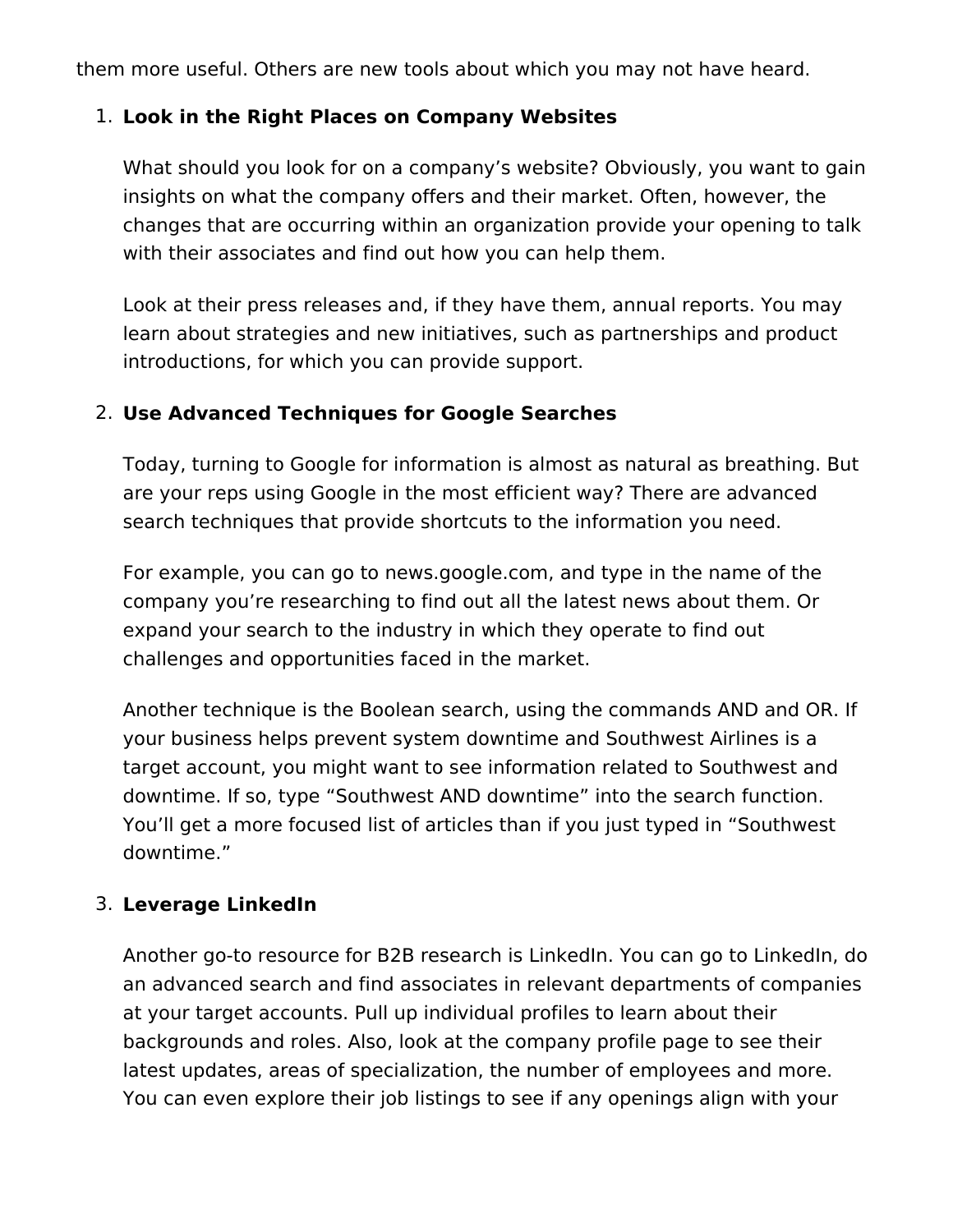company's offering — if they have a gap internally, they may be open to having another company help fill the need.

# 4. **Do Personality Profiles with Crystal**

Want to get up close and personal? Pair LinkedIn with Crystal. It's a platform that gives you personality insights, helping you communicate with prospects in the most convincing language and style for them.

After you install Crystal, go to LinkedIn, click on "Personality," and it will tell you how to win someone's trust, and how to speak to or email them. You can even paste in a sample of an individual's writing and ask for a personality analysis. It may tell you something like "This person is cheerful, sincere and open, which makes them relatable and easy to talk to. They are not driven by a sense of urgency but value relationships over ambition and methodically plan before diving into action." Then it provides advice on building relationships and communicating with the person. This little tool is not only useful, but it's also fun to use.

## 5. **Navigate Twitter with Socedo**

Navigating Twitter to find prospects sometimes seems like trying to beat a path through the jungle. Think of Socedo as your guide. In their search function, you can enter job titles, location and keywords that are likely to be in your prospect's profile and tweets. Then Socedo uses user-generated "intent data," showing an interest in a topic and serves up leads that meet your criteria. You can follow them, and if they follow you back, Socedo sends a direct message through Twitter. If you like, you can include a link to your website or a landing page.

Also, Socedo now integrates with some of the leading marketing automation platforms, including Marketo, Salesforce, Eloqua and HubSpot. Each contact you bring into your Marketing Automation or CRM system from Socedo comes with up to 50 data points — demographic and firmographic information. You can also match up data currently in your marketing automation system to individuals' profiles to monitor their interest on the main topics that signal intent.